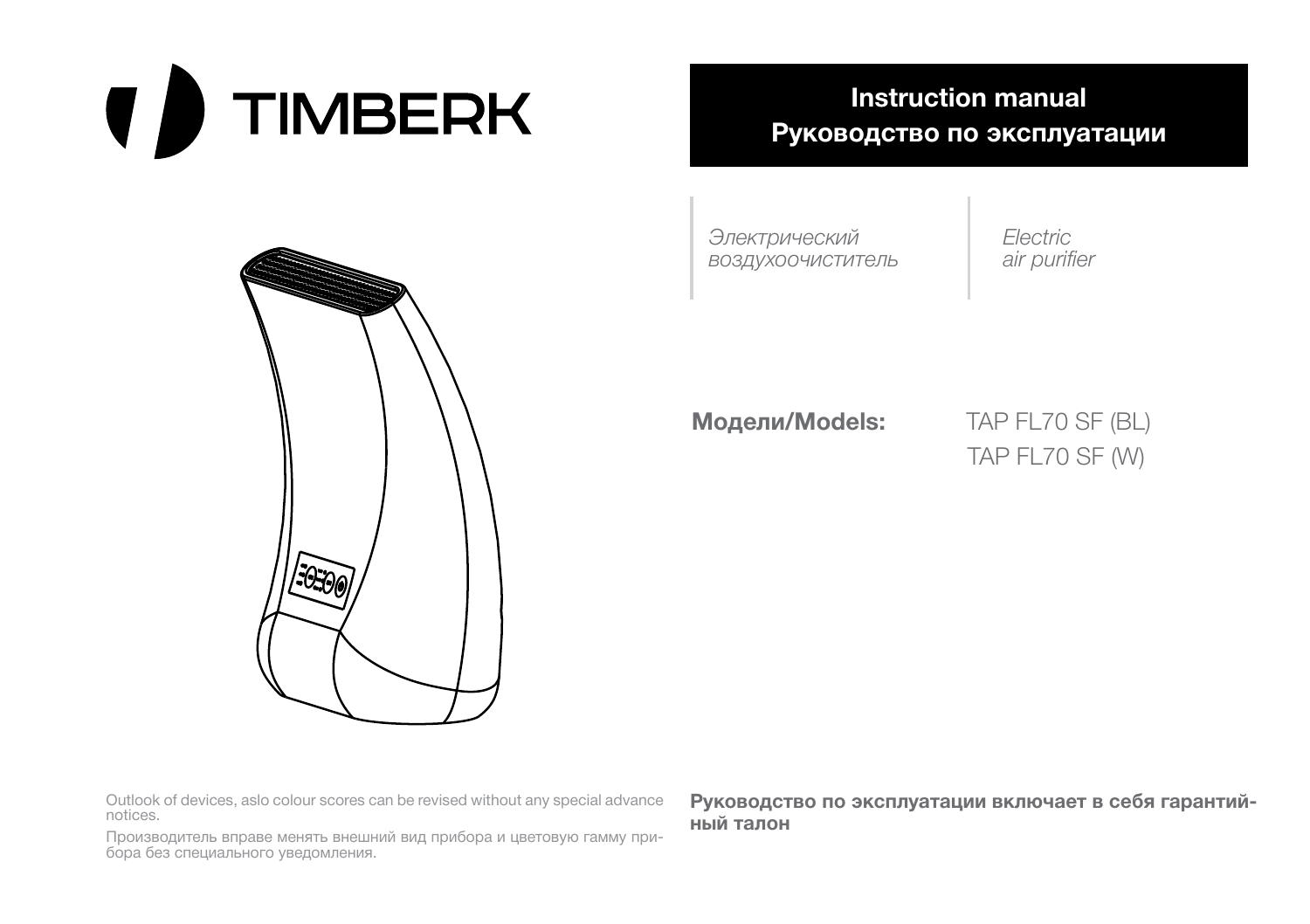## CONTENTS

|     | Important information           |   |
|-----|---------------------------------|---|
| 2.  | Safeguards                      |   |
| 3.  | Specification                   |   |
| 4.  | Product description             |   |
| .5. | Complete set                    |   |
| 6.  | Operation of the instrument     |   |
| 7.  | Device cleaning and maintenance |   |
| 8.  | Troubleshooting                 |   |
| 9.  | Utilization                     |   |
|     | 10. Transportation and storage  | Ҕ |
|     |                                 |   |

#### **Dear customer!**

**We thank you for your happy choice! You've bought an air purifier TIMBERK. It will serve you for a long time. Please, read this manual carefully before operating the device!**

**The air purifier is designed for purification of air in living spaces to remove dust/dirt particles, bacteria, fungus spores, unpleasant odor, and tobacco smoke (depending on the model and availability of certain filter types in the appliance).**

## 1. IMPORTANT INFORMATION

The manufacturer reserves the right, without prior notification the buyer to make changes in design, equipment or technology to manufacture products with the aim of improving its properties.

The text and figures are given instruction may be a misprint.

If after reading the instructions you still have questions regarding the operation of the unit and contact your dealer or authorized service facility for clarification.

The product label is present, which are all necessary technical data and other useful information about the instrument.

Use only for intended use as described in this manual. Air is designed to clean air in residential areas.

## 2. SAFEGUARDS

Before the commissioning of the air purifier carefully read these instructions for its use, and store it for later use.

When using the device, you must follow some precautions. Misuse of power of ignoring safety precautions could cause harm the user and others, as well as damage to their property.

The device is designed to work in a residential area in compliance with these conditions. Use an air cleaner for other purposes may create a situation dangerous to life and health.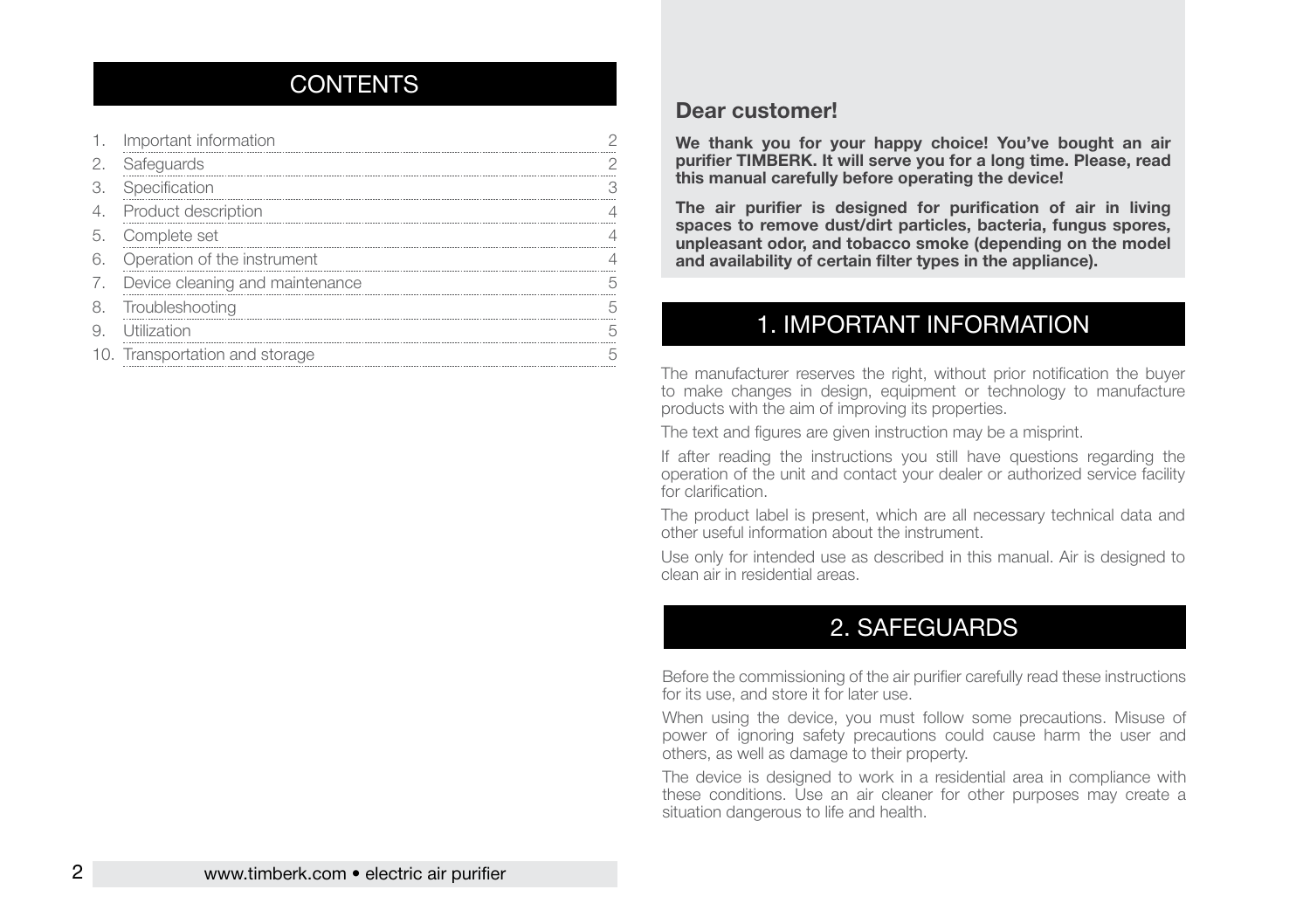The appliance should be monitored during its operation, especially when close to him are the children. The device is not intended for use by persons (Including children) with reduced physical, sensory or mental capabilities, having insufficient experience and knowledge, unless they are supervised and do not receive instructions on how to use the device from the person responsible for their safety. Make sure that the children do not play with the device.

Do not use the device in order not provided for this manual.

Not allowed to operate the appliance if the power cord or plug are damaged, and if air cleaner is defective, damaged in the fall or in other circumstances.

The device should be used only in fully assembled form.

To avoid electrical hazards, damaged power cord must be changed only at authorized service centers by qualified personnel.

To avoid electric shock, do not place the power cord near a heat source and flammable or combustible substances.

To avoid personal injury and property damage, not try to repair the air cleaner.

For repair of the air purifier, please contact the authorized service center of the manufacturer. Its address can be obtained at www.timberk.com.

Remove the plug from the outlet device in the following cases: before cleaning and maintenance, before moving to another place.

Install the air cleaner on a flat dry surface.

For damages received due to improper location of the humidifier, a manufacturer and seller are not liable.

When not in use, unplug the power supply.

Do not route power cord under a carpet or other items.

Avoid contact with air filter foreign objects.

Do not block air intake with foreign objects and the air outlet.

The minimum distance from any of the instrument to objects and surfaces, 30 cm.

Do not sit, or stand or place heavy objects on the air purifier.

For damage to the instrument, derived from the non-fulfillment of this requirement, a manufacturer and seller are not liable.

When you disconnect the unit from the mains, do not pull the power cable and do not touch it with wet hands.

## 3. SPECIFICATION

Table 1

| <b>Specifications</b>                | Unit of<br>measurement | TAP FL70 SF (BL)<br><b>TAP FL70 SF (W)</b> |
|--------------------------------------|------------------------|--------------------------------------------|
| Air flow                             | m <sup>3</sup> /h      | 80                                         |
| Power supply                         | V/Hz                   | $220 - 50$                                 |
| Power consumption                    | W                      | 3.3                                        |
| Operating voltage of the device (DC) | A                      | 12                                         |
| Rated current                        | A                      | 0.015                                      |
| Noice level                          | dB                     | 50                                         |
| Water protection                     | ٠                      | IPX <sub>0</sub>                           |
| Electrical protection class          | ٠                      | Class II                                   |
| Net weight                           | kg                     | 1,15                                       |
| Device dimension                     | mm                     | 230x150x335                                |



## IMPORTANT!

The manufacturer reserves the right to change the set-list of the device (including liquid and powder components) for different supplies without prior notice. The changes either in no way influence the basic technical parameters of the device or may improve them, and also not violate the legislation or quality standards of the countries of manufacture, transit and selling.

The changes in the set-list may result in changing of the weight and dimensions of the device, but not more than by  $+\$ - 5-20% (depending on the product category)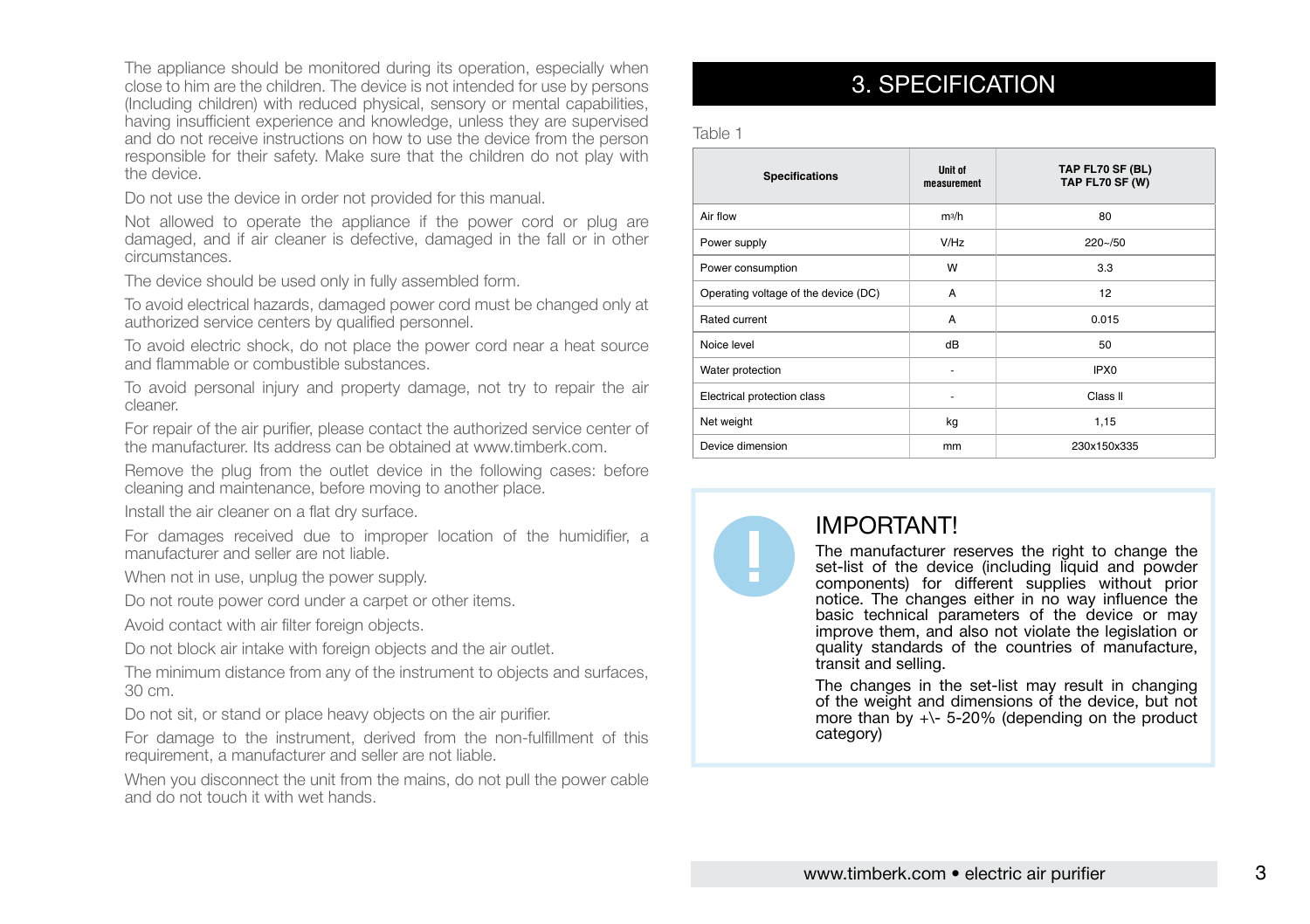## 4. PRODUCT DESCRIPTION

## 1  $\mathfrak{D}$ 5 6 7 8 3 4

Fig. 1

- 1. Air outlet
- 2. Front cover
- 3. Display board
- 4. Rear cover
- 5. Carbon fiber filter
- 6. Cold catalyst and HEPA filter
- 7. Cover of filter
- 8. Power Supply

## 5. COMPLETE SET

- 1. Air Purifier 1 pc.
- 2. Filter 2 pc
- 3. Manual and warranty Card 1 pc
- 4. Packing 1 pc.

## 6. OPERATION OF THE INSTRUMENT



#### Fig. 2

- 1. The low fan speed indicator
- 2. The medium fan speed indicator
- 3. The high fan speed indicator
- 4. Indicator lamp ionizer
- 5. Fan Speed Button

6. Indicator Sleep Timer 1 hour 7. The indicator Sleep Timer 4 hours 8. The indicator Sleep Timer 8 hours 9. The timer button 10. Button on/off

On/Off: Connect t to power, then press the  $\langle \mathbf{U} \rangle$  bottom, the unit will start working, and last for 8 hours automatically. If press  $\langle \bigcup_{n=1}^{\infty} S_n \rangle$  bottom again, it will stop working.

Timer: Press it to select setting time form 1h-4h-8h.

Function selection: press it once to select the wind mode from sleeping-Normal-powerful; If press it for 3 second, you could turn on the ion function also. Press it for 3 second again, you could turn it off.

#### Change of Filter

Suggest you to change the filter once per 6 months.

Remove the cover of filter, take out the 2 filter, then change 2 new ones.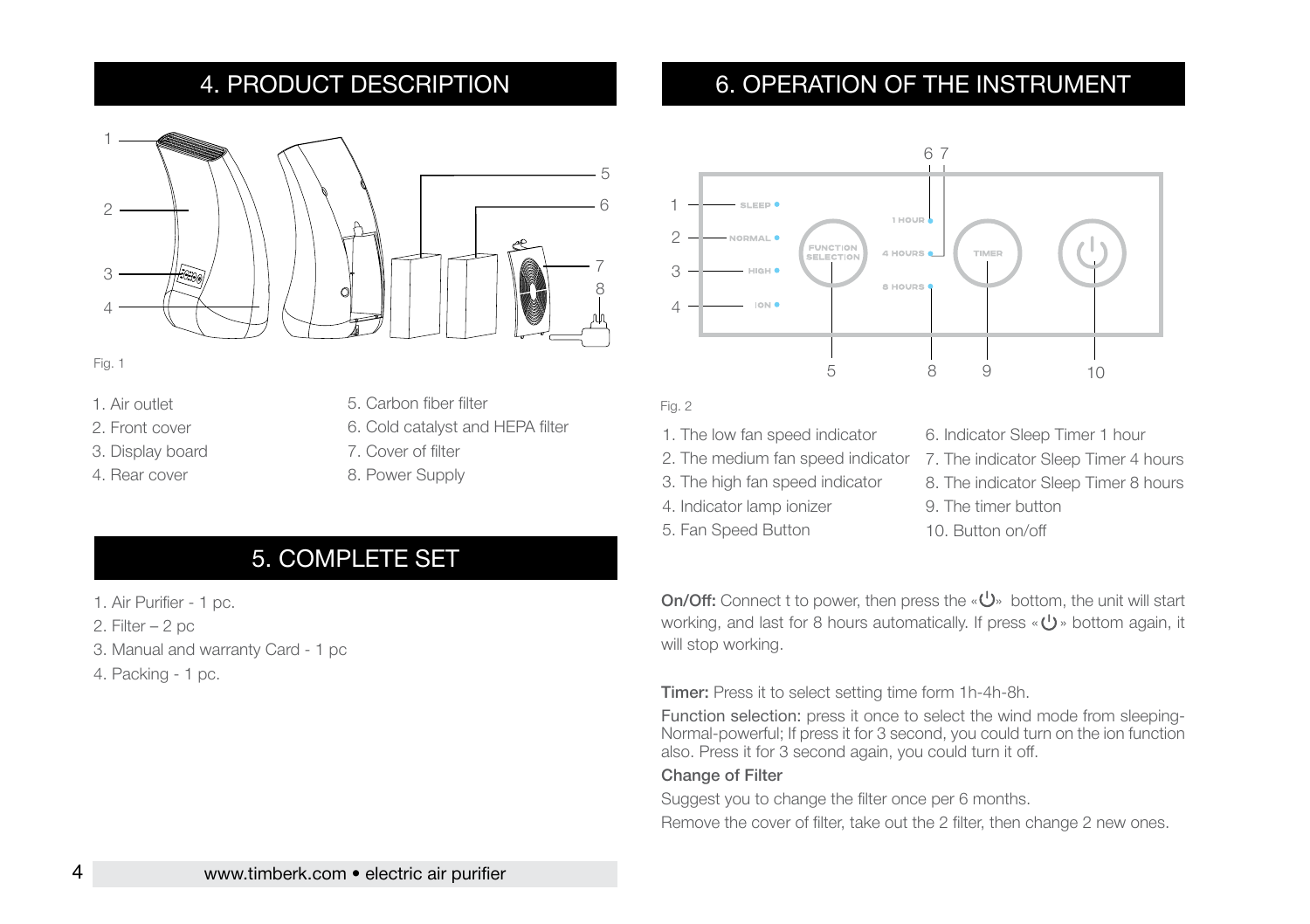## 7. DEVICE CLEANING AND MAINTENANCE

Before cleaning the device, make sure that it is unplugged. Otherwise, it may lead to electrical shock.

Use damp and soft cloth to wipe the external surface of the device.

To avoid electrical shock, be careful not to scratch and damage the elements during cleaning.

It is prohibited to use solvents, petroleum, xylene, hard brush, talcum powder and other substances; only water is allowed.

The device shall be cleaned once or twice in a week.

Remove dust at the top of the e2f filter using a vacuum cleaner. Store the device in premises with low humidity.



## IMPORTANT!

Make sure to start cleaning and filter management after turning off power, unplugging from power outlet and making sure that the fan has stopped. There is danger for electric shock or other accidents if filter is changed during operation.

## 8. TROUBLESHOOTING

In case of emergency contact information listed in the table 2 below. If you can not solve problems independently, to a service center.

#### Table 2

| <b>Breakdown</b>                | <b>Reason</b>                                                                                               | <b>Solution</b>                                                                                                     |  |  |
|---------------------------------|-------------------------------------------------------------------------------------------------------------|---------------------------------------------------------------------------------------------------------------------|--|--|
| Can Not Run                     | 1. No power<br>2. Did not press the On/Off bottom on<br>control panel<br>3. Parts of the electricity broken | 1. Plug the power and connect well<br>2. Press On/Off bottom on control<br>panel<br>3. Send to repair               |  |  |
| Gentle air stream Cannot be off | 1. Did not press the off bottom<br>2. Parts of the electricity broken                                       | 1. Press On/Off bottom on control panel<br>2. Send to repair                                                        |  |  |
| Abnormal Sound                  | 1. Something inside<br>2. Wind wheel loose<br>3. Electrical machine damage                                  | 1. Remove the filter, and try again. If<br>cannot settle, send to repair.<br>2. Send to repair<br>3. Send to repair |  |  |
| Purify function not obvious     | 1.Need to change filter                                                                                     | 1. Change filter                                                                                                    |  |  |

## 9. UTILIZATION

Term reliability is 5 years.

At the end of the life of the puripier should be subjected to disposal in accordance the rules, regulations and methods, at the place of disposal.

## 10. TRANSPORTATION AND STORAGE

1. When transporting, any possible impacts and movements of the package inside a vehicle must be avoided.

2. Handling symbols on the unit's package must be strictly observed when transporting and storing it.

| 3. Temperature<br>requirements*  | <b>Transportation and</b> | $-30^{\circ}$ C to $+50^{\circ}$ C |  |
|----------------------------------|---------------------------|------------------------------------|--|
| <b>Humidity</b><br>requirements* | storage                   | 15% to 85%<br>(no condensate)      |  |

We are researching new technologies and constantly improving the quality of our products. Specifications, design and scope of delivery may be changed without any prior notice.

\* Products must be stored in dry, ventilated storages at the temperature not lower than -30°C.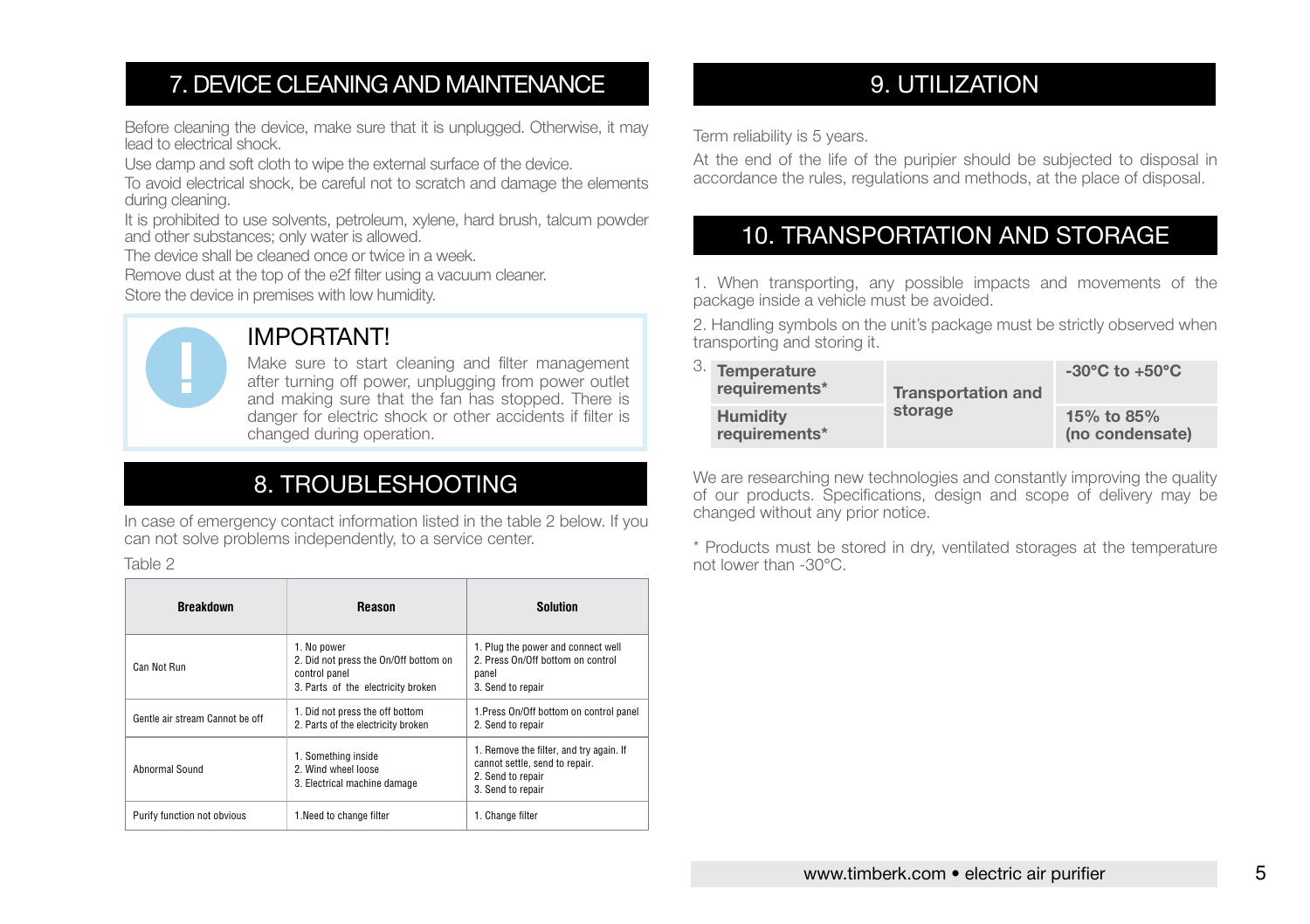## СОДЕРЖАНИЕ

|    | Важная информация              |  |
|----|--------------------------------|--|
|    | Правила безопасности           |  |
|    | Технические характеристики     |  |
|    | Описание прибора               |  |
| 5  | Комплектация                   |  |
| 6. | Экплуатация прибора            |  |
|    | Система очистки воздуха        |  |
|    | Очистка и обслуживание прибора |  |
|    | Гарантийный талон              |  |

#### **Уважаемый покупатель!**

**Благодарим Вас за удачный выбор и приобретение воздухоочистителя ТIMBERK. Он прослужит Вам долго.**

**Воздухоочиститель предназначен для очистки воздуха в бытовых помещениях от частиц пыли, грязи и бактерий, спор грибков, неприятного запаха и табачного дыма.** 

**Просим вас внимательно ознакомиться с руководством по эксплуатации перед тем, как вы начнете эксплуатацию изделия!**

## 1. ВАЖНАЯ ИНФОРМАЦИЯ

Производитель оставляет за собой право без предварительного уведомления покупателя вносить изменения в конструкцию, комплектацию или технологию изготовления изделия с целью улучшения его свойств.

В тексте и цифровых обозначениях данного руководства могут быть допущены опечатки.

Если после прочтения руководства у Вас останутся вопросы по работе и эксплуатации прибора, обратитесь к продавцу или в специализированный сервисный центр для получения разъяснений.

На изделии присутствует этикетка, на которой указаны все необходимые технические данные и другая полезная информация о приборе.

Используйте прибор только по назначению, указанному в данном руководстве.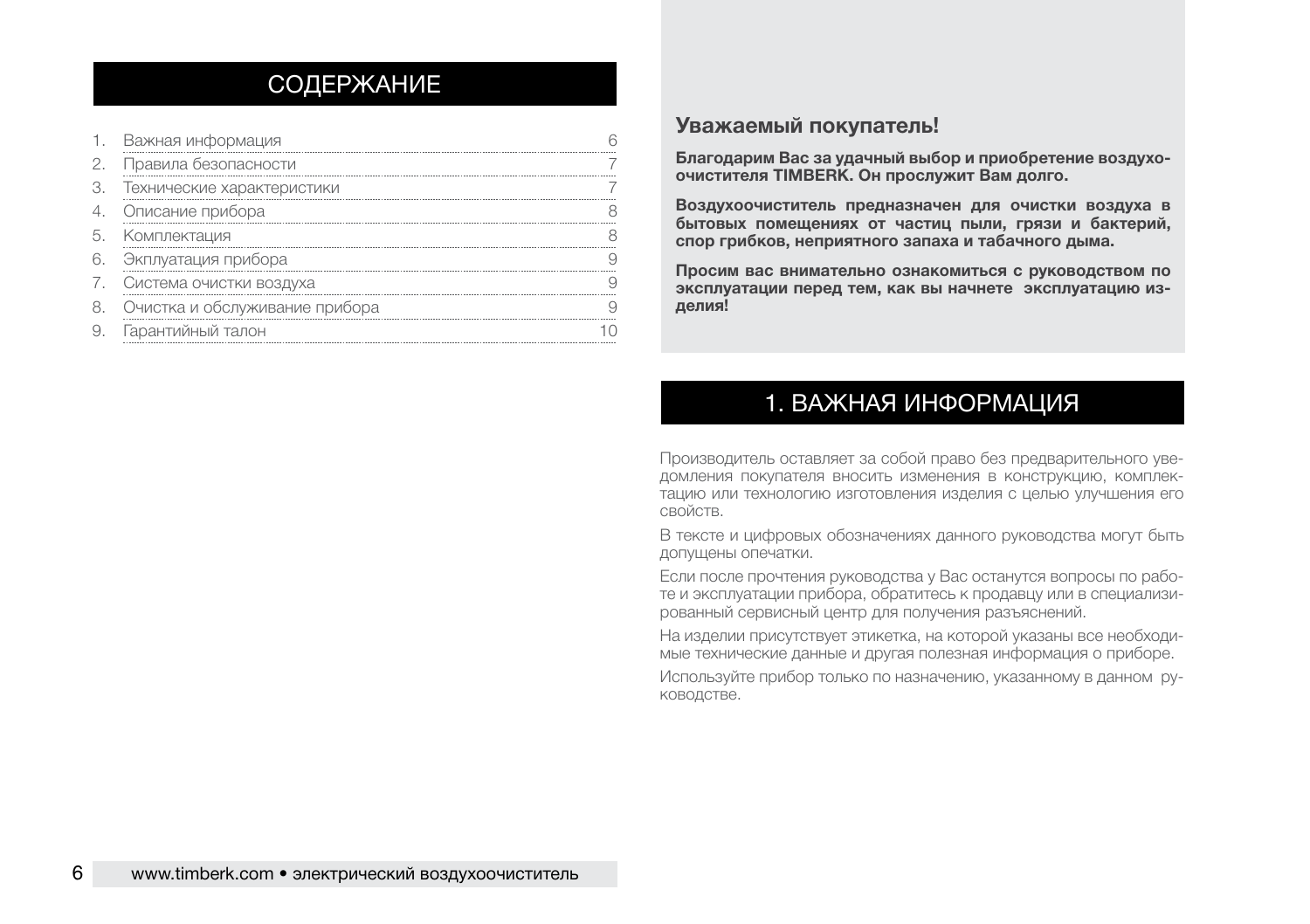## ем на другое место.<br>
2. ПРАВИЛА БЕЗОПАСНОСТИ

Перед вводом в эксплуатацию воздухоочистителя внимательно изучите данное руководство по эксплуатации и храните его для дальнейшего использования.

При использовании прибора, необходимо соблюдать ряд мер предосторожности. Неправильная эксплуатация в силу игнорирования мер предосторожности может привести к причинению вреда здоровью пользователя и других людей, а также нанесению ущерба их имуществу.

Прибор предназначен для работы в жилых помещениях с соблюдением указанных условий эксплуатации. Использование воздухоочистителя не по назначению может создавать ситуации, опасные для жизни и здоровья людей.

Электроприбор должен находиться под наблюдением во время его эксплуатации, особенно, если неподалёку от него находятся дети. Устройство не предназначено для использования лицами (включая детей) с ограниченными физическими, сенсорными или умственными возможностями, обладающими недостаточным опытом и знаниями, если они не находятся под наблюдением и не получили инструкций по использованию устройства от лица, ответственного за их безопасность. Необходимо следить, чтобы дети не играли с устройством. Не используйте устройство, в целях, непредусмотренных этим руководством по эксплуатации.

Не допускается эксплуатировать прибор, если сетевой шнур или блок питания имеют повреждения, а также, если воздухоочиститель неисправен, поврежден при падении или при других обстоятельствах. Прибор должен эксплуатироваться только в полностью собранном виде.

Во избежание опасности поражения электрическим током, поврежденный сетевой шнур должен меняться только в авторизованных сервисных центрах квалифицированными специалистами.

Во избежание опасности поражения электрическим током не размещайте сетевой шнур рядом с нагревательными приборами и легковоспламеняющимися или горючими веществами.

Во избежание травм и повреждения имущества не пытайтесь самостоятельно ремонтировать воздухоочиститель.

Для ремонта воздухоочистителя обратитесь в авторизованный сервисный центр производителя, адрес которого можно узнать на сайте www. timberk.com.

Вынимайте блок питания прибора из сетевой розетки в следующих случаях: перед чисткой и техническим обслуживанием; перед перемещени-

Устанавливайте воздухоочиститель на ровной сухой поверхности.

За повреждения, полученные из-за неправильного расположения воздухоочистителя, изготовитель и продавец ответственности не несут.

Если прибор не используется, отключите его от сети электропитания.

Не прокладывайте сетевой шнур под ковром или другими предметами.

Не допускайте попадания в воздухоочиститель посторонних предметов. Не загораживайте посторонними предметами воздухозаборное и воздуховыпускное отверстия.

Минимальное расстояние от любой стороны прибора до предметов и поверхностей 30 см.

Не садитесь, не вставайте и не ставьте тяжелые предметы на воздухоочиститель.

За повреждения прибора, полученные из-за невыполнения данного требования, изготовитель и продавец ответственности не несут.

При отключении прибора от сети электропитания не тяните за сетевой шнур и не дотрагивайтесь до него влажными руками.

## 3. ТЕХНИЧЕСКИЕ ХАРАКТЕРИСТИКИ

#### Таблица 1

| Технические характеристики                  | Ед. изм.                 | TAP FL70 SF (BL)<br>TAP FL70 SF (W) |
|---------------------------------------------|--------------------------|-------------------------------------|
| Расход воздуха                              | мз/час                   | 80                                  |
| Параметры электропитания                    | B/Tu                     | $220 - 50$                          |
| Номинальная потрбляемая мощность            | Rт                       | 3.3                                 |
| Рабочее напряжение прибора (постоянный ток) | A                        | 12                                  |
| Номинальныная сила тока                     | A                        | 0.015                               |
| Уровень шума                                | Дб                       | 50                                  |
| Степень защиты                              | $\overline{\phantom{a}}$ | IPX <sub>0</sub>                    |
| Класс электрозащиты                         | $\overline{\phantom{a}}$ | Class II                            |
| Вес нетто                                   | KГ                       | 1.15                                |
| Размеры прибора                             | MM                       | 230x150x335                         |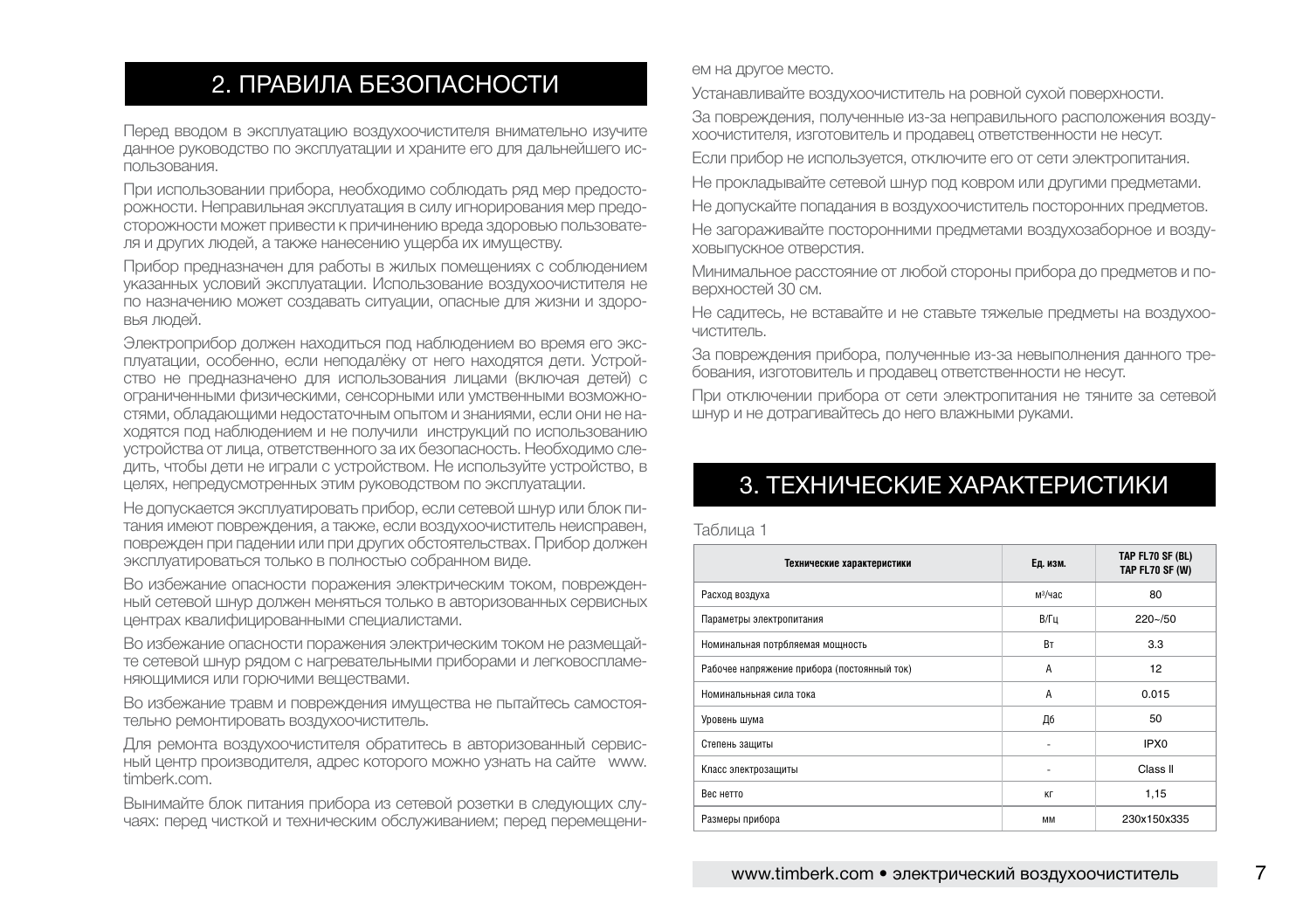## **ВНИМАНИЕ!**

Производитель оставляет за собой право для разных партий поставок без предварительного уведомления изменять комплектующие части изделия (включая заливаемые \ засыпаемые составляющие), не влияя при этом на основные технические параметры изделия или улучшая их, а также не нарушая изменениями принятые на территории страны производства \ транзита \ реализации стандарты качества и нормы законодательства.

Это может повлечь за собой изменение веса и габаритов изделия, но не более чем на +\- 5-20% (могут отличаться для разного вида изделий).

## 5. КОМПЛЕКТАЦИЯ

- 1. Воздухоочиститель 1 шт.
- 2. НЕРА фильтр 1 шт.
- 3. Угольный фильтр 1 шт.
- 4. Руководство по эксплуатации и гарантийный талон 1 шт.
- 5. Упаковка 1 шт.
- 6. Блок питания 1шт.

## 6. ЭКСПЛУАТАЦИЯ ПРИБОРА

Панель управления



4. ОПИСАНИЕ ПРИБОРА

Рис. 1

- 1. Выход воздуха
- 2. Лицевая панель
- 3. Панель управления
- 4. Задняя панель
- 5. Угольный фильтр
- 6. HEPA фильтр
- 7. Крышка отсека для фильтра
- 8. Блок питания



1. Индикатор низкой скорости вращения вентилятора

- 2. Индикатор средней скорости вращения вентилятора
- 3. Индикатор высокой скорости вращения вентилятора
- 4. Индикатор работы ионизатора
- 5. Кнопка выбора скорости вращения вентилятора
- 6. Индикатор таймера отключения через 1 час
- 7. Индикатор таймера отключения через 4 часа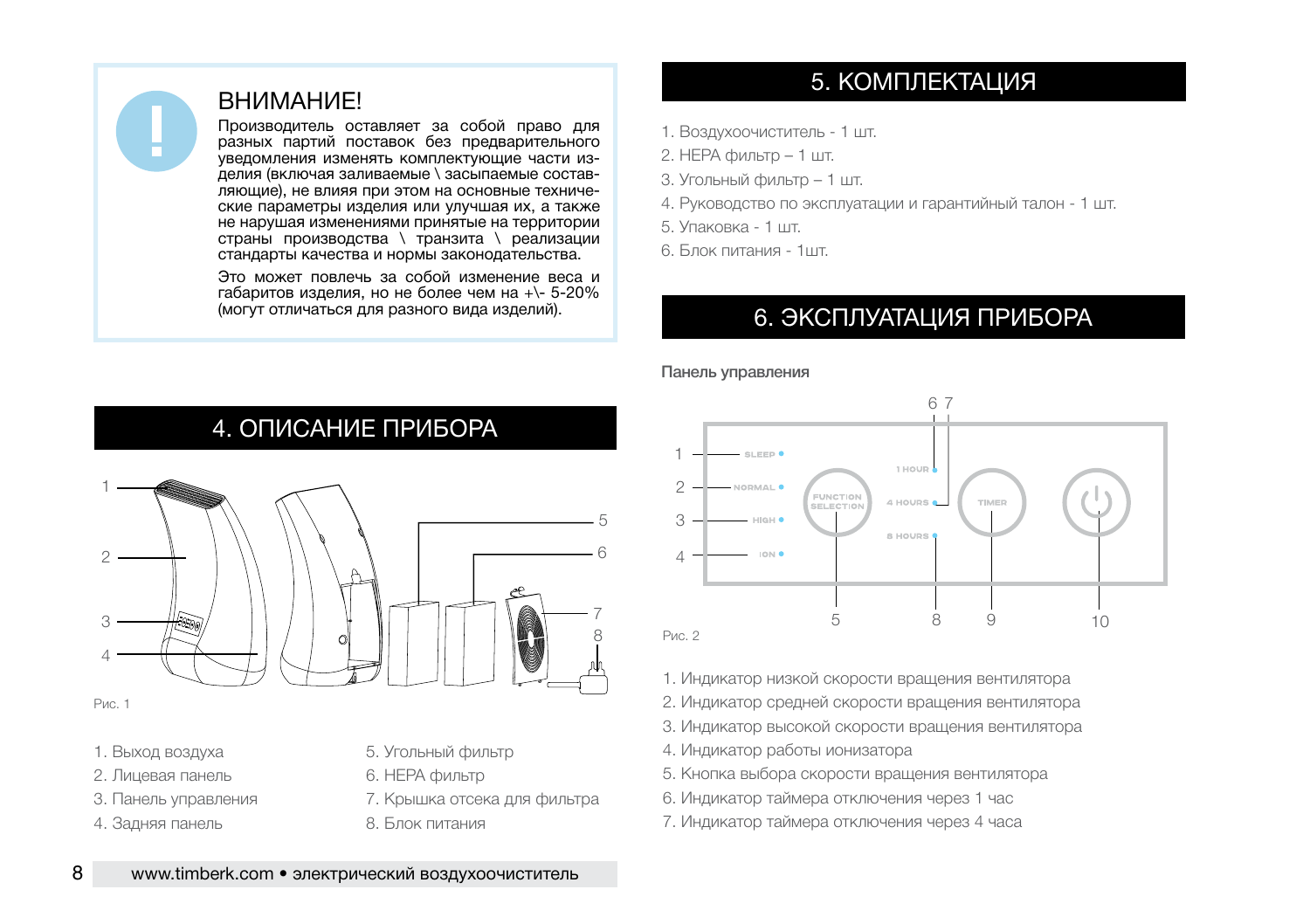- 
- 9. Кнопка выбора времени таймера
- 10. Кнопка включения/выключения прибора

#### Включение и выключение прибора

Перед первым включением прибора откройте крышку отсека для фильтров, извлеките фильтры, освободите их от пластиковых пакетов и поставьте на место в том же порядке, подключите прибор к электрической сети.

Для включения прибора нажмите кнопку « $\bigcup$ » на панели управления.

Для выключения прибора нажмите кнопку « $\mathbb U$ » на панели управления ещё раз.

#### Выбор режима работы (SLEEP, NORMAL, HIGH)

Воздухоочиститель работает в трёх режимах мощности, для переключения используйте кнопку выбора скорости вращения вентилятора: индикатор «SLEEP» - низкая скорость вращения вентилятора (минимальная мощность прибора), индикатор «NORMAL» - средняя скорость вращения вентилятора (средняя мощность прибора), индикатор «HIGH» - высокая скорость вращения вентилятора (максимальная мощность прибора).

#### Ночной режим

С помощью кнопки выбора скорости вращения вентилятора выберите ночной режим работы «SLEEP» (начнет светиться соответствующий индикатор).

#### Таймер на отключение прибора (1 HOUR, 4 HOURS, 8 HOURS)

С помощью кнопки выбора времени таймера выберите время, через которое прибор автоматически отключится: индикатор «1 HOUR» - отключение через 1 час, индикатор «4 HOURS» - отключение через 4 часа, индикатор «8 HOURS» - отключение через 8 часов.

#### Ионизатор воздуха (ION)

Для включения ионизатора воздуха нажмите и удерживайте кнопку выбора скорости вращения вентилятора в течение 3 секунд, при этом загорится индикатор «ION» на панели управления.

Для выключения ионизатора воздуха нажмите и удерживайте кнопку выбора скорости вращения вентилятора в течение 3 секунд, при этом индикатор «ION» на панели управления погаснет.

# **8. Индикатор таймера отключения через 8 часов<br>В Индикатор таймера отключения через 8 часов Маркетон В. В. В. В. СИСТЕМА ОЧИСТКИ ВОЗДУХА**

Система очистки воздуха включает в себя: ионизатор воздуха, HEPA фильтр и угольный фильтр.

Ионизатор генерирует отрицательно заряженные ионы (анионы) и освежает воздух в помещении. Анионы укрепляют нервную и кровеносную системы, улучшают деятельность легких и служат эффективной защитой от респираторных заболеваний (таких как астма и пневмония). Анионы очищают воздух от пыли и дыма.

Фильтр HEPA (High Efficiency Particulate Air filter) очищает воздух от частиц пыли, пыльцы и других аллергенов размером до 0,3 мкм .

Угольный фильтр устраняет табачный дым, улавливает вредные газы (например, угарный, и очищает воздух от прочих неприятных запахов и химических соединений.

## 8. ОЧИСТКА И ОБСЛУЖИВАНИЕ ПРИБОРА

### **ВНИМАНИЕ!**

Фильтры необходимо менять примерно раз в 4-6 месяцев (в зависимости от степени загрязнения воздуха и частоты использования прибора).

Произведите замену фильтров при наличии следующих проблем: поток воздуха стал слабее, а шум увеличился, изменилась окраска фильтра, что указывает на загрязнённость фильтра.

Перед началом чистки устройства убедитесь в том, что вилка отключена от розетки. В противном случае, это может привести к поражению электрическим током. Для протирки внешней поверхности устройства используйте влажную и мягкую ткань.

Во избежание поражения электрическим током не царапайте и не повреждайте при чистке элементы устройства.

Не используйте при чистке прибора растворитель, бензин, диметилбензол, жесткую щётку, тальковую пудру и другие вещества, кроме воды.

Проводите чистку устройства один или два раза в неделю.

Храните прибор в помещении с низкой влажностью.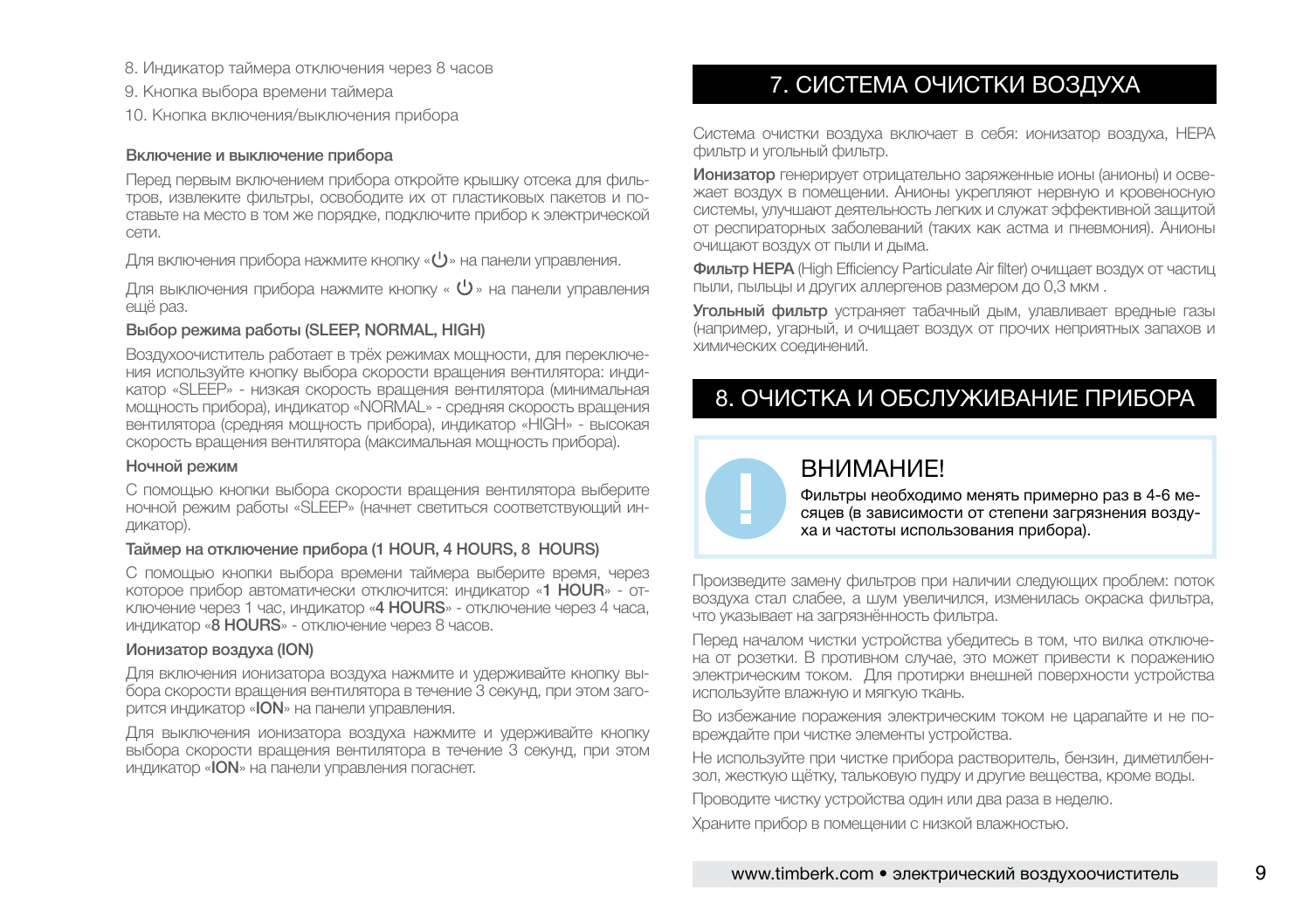

# **ГАРАНТИЙНЫЙ ТАЛОН**



**Уважаемый покупатель!**

**Обратите внимание на необходимость вашей подписи на стр. 14**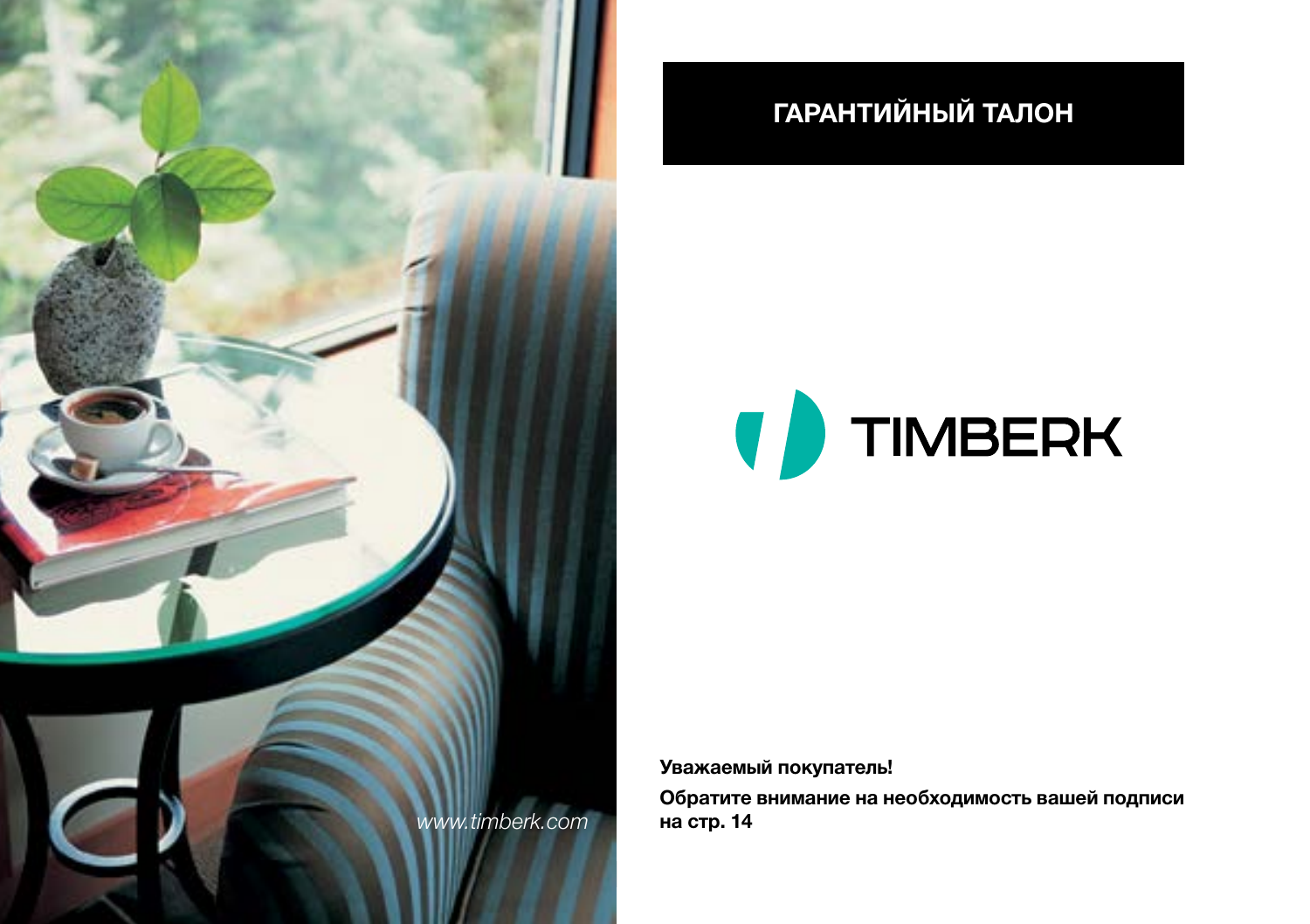#### **Гарантийные обязательства**

**Гарантийное обслуживание и ремонт бытового электрического воздухоочистителя TIMBERK с соблюдением требований и норм Изготовителя (TIMBERK) производится на территории РФ только в авторизованных сервисных центрах Изготовителя или мастерских, уполномоченных производителем и работающих с ним на основании договора.**

**Срок проведения экспертизы и гарантийного ремонта - не более 45 дней с момента приемки дефектного изделия авторизованным сервисным центром TIMBERK.**

Если при эксплуатации изделия Вы столкнулись с неполадками в его работе, которые Вы не можете устранить самостоятельно в строгом соответствии с Руководством по эксплуатации изделия, обратитесь к региональному представителю Изготовителя в России или в региональный авторизованный сервисный центр TIMBERK, уточнив адрес у продавца.

Полный перечень сервисных центров указан на сайте: www.timberk. com или приложен отдельным списком в комплекте с изделием.

Также Вы можете обратиться в уполномоченную сервисную службу Изготовителя по телефону: +7 (495) 627-5285, либо по телефонам, указанным на сайте: www.timberk.com, или отправить сообщение по электронному адресу: ru.service@timberk.com

Если отсутствие надлежащим образом заполненного гарантийного талона на изделие или отсутствие чека с указанием изделия не позволяет идентифицировать изделие и факт его продажи на территории РФ, то Изготовитель вправе отказать в гарантийном обслуживании изделия.

При невозможности определить дату продажи изделия, гарантийный срок исчисляется с даты его производства.

Дата производства изделия определяется по реестру Изготовителя в соответствии с серийным номером изделия.

Официальный срок службы бытового электрического воздухоочистителя TIMBERK, установленный изготовителем, составляет 3 года, со дня передачи изделия потребителю.

Указанный срок службы действителен только при условии соблюдения правил эксплуатации и правильного ухода за изделием.

Во избежание недоразумений убедительно просим Вас внимательно

изучить Руководство по эксплуатации изделия и условия гарантийных обязательств, проверить правильность заполнения бланка гарантийного талона. Согласно требованиям Изготовителя, гарантийный талон действителен только при наличии четко и правильно указанных данных: модели, серийного номера изделия, даты покупки, данных фирмы-продавца, подписи покупателя. Соответствующие данные также должны быть указаны продавцом на отрывных талонах.

Модель и серийный номер изделия (на маркировочной (идентификационной) наклейке Изготовителя на изделии (TIMBERK ID) должны соответствовать указанным в гарантийном талоне продавцом. При нарушении этих условий, а также в случае, когда данные, указанные в гарантийном талоне, изменены или стерты, талон может быть признан недействительным.

Данным гарантийным талоном Изготовитель подтверждает принятие на себя обязательств по удовлетворению законных требований потребителей в случае обнаружения недостатков изделия, возникших по вине Изготовителя в течение установленного гарантийного срока.

Гарантийный срок для бытового электрического воздухоочистителя TIMBERK, установленный изготовителем, составляет 1 год, со дня передачи изделия потребителю.

Для ряда территорий могут действовать исключительные правила гарантии, увеличивающие срок на изделие или компоненты. Такие правила устанавливаются только по распоряжению Производителя официальным письмом Производителя.

Гарантийные обязательства дополняют и уточняют оговоренные законом обязательства, предполагающие соглашение сторон либо договор; выдаются Изготовителем в дополнение к законным правам потребителей и ни в коей мере их не ограничивают.

Гарантия Изготовителя действительна только на территории РФ на изделия, купленные на территории РФ и изготовленные для РФ.

## ВНИМАНИЕ!

Если изделие использовалось в соответствии с его целями применения, установленными Руководством по эксплуатации, в рамках осуществления предпринимательской деятельности, то гарантийный срок изделия составляет 3 (три) месяца с момента продажи изделия или 5 (пять) месяцев с момента производства изделия, если дата продажи не установлена\*.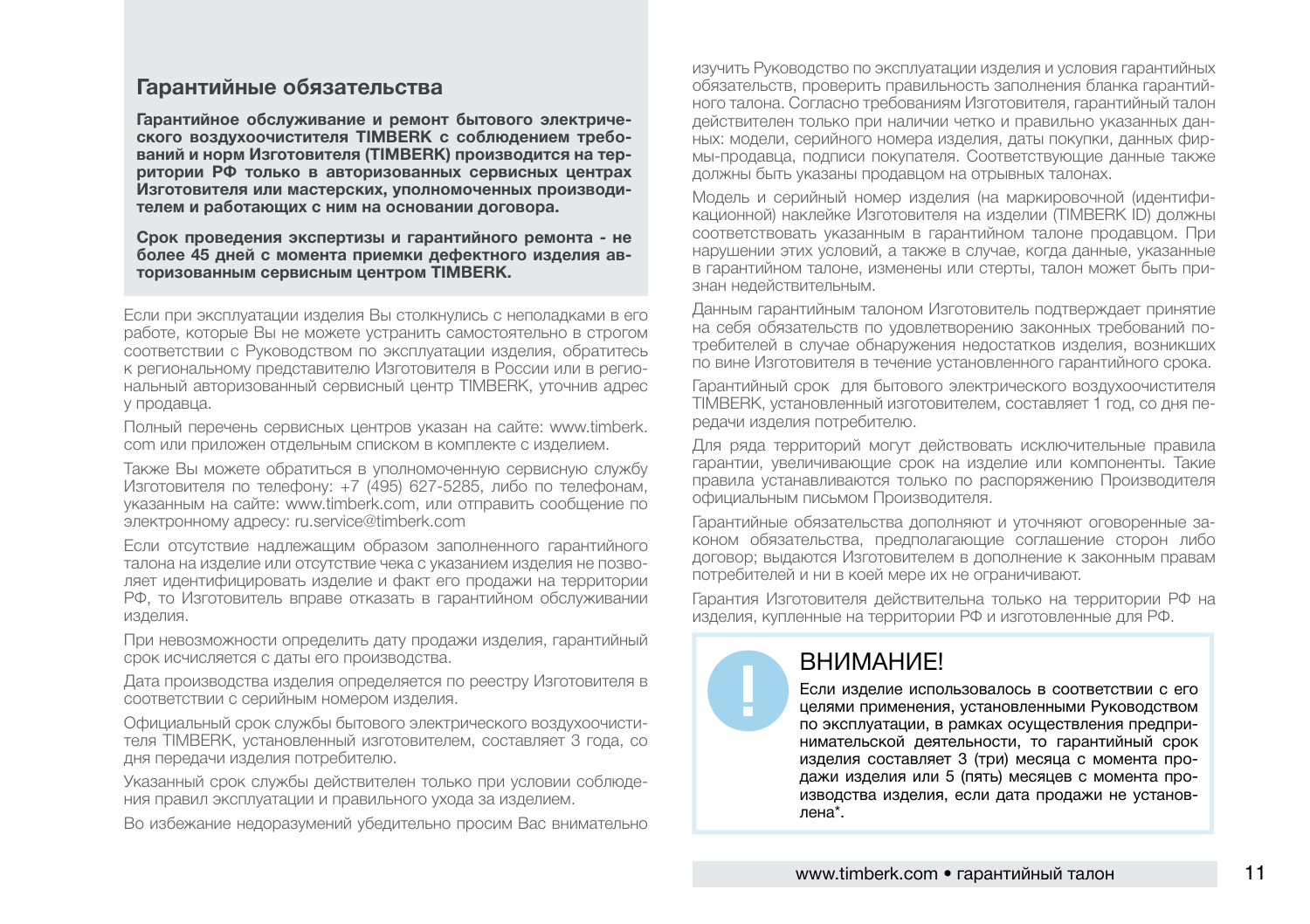#### **Изготовитель оставляет за собой право:**

- отказать в гарантийном сервисном обслуживании изделия в случае несоблюдения изложенных ниже условий (cм. «Досрочное прекращение гарантийного обслуживания»);
- самостоятельно инициировать независимую экспертизу для выяснения обстоятельств, приведших к выходу прибора из строя;
- сравнивать предоставленную маркировочную (идентификационную) наклейку изделия (TIMBERK ID) с данными реестров производства для проверки соответствия серийного номера изделия уникальным производственным номерам реестров.

Просим Вас хранить Гарантийный талон в течение всего гарантийного срока, установленного Изготовителем на приобретенное Вами изделие.

При покупке изделия требуйте от продавца проверку его комплектности и отсутствия механических повреждений в Вашем присутствии, а также правильного и четкого заполнения данного гарантийного талона. Претензии по некомплектности и выявленным механическим повреждениям после продажи изделия не принимаются.

Для гарантийного ремонта предъявляйте данный Гарантийный талон вместе с товарным (кассовым) чеком или другим документом, подтверждающим дату и факт продажи изделия на территории РФ.

#### **Досрочное прекращение гарантийного обслуживания.**

Все условия гарантийного обслуживания регулируются Законодательством РФ и Законом РФ «О защите прав потребителей». В частности, отказ в бесплатном гарантийном обслуживании изделия может быть вызван:

- нарушением при оформлении гарантийного талона при продаже изделия;
- отсутствием товарного или кассового чека о продаже изделия или невозможностью определить продавца изделия;
- наличием следов механических повреждений, возникших после передачи изделия потребителю и явившихся возможной причиной возникновения дефекта;
- наличием повреждений, вызванных несоответствием стандартам параметров питающих сетей и других подобных внешних факторов, а также вызванных использованием нестандартных, неоригинальных (или некачественных) аксессуаров, принадлежностей, запасных частей, элементов и т.д.;
- нарушением правил Руководства по эксплуатации данного изделия;
- наличием следов несанкционированного вскрытия и/или ремонта изделия, повлекших за собой отказ в работе изделия;
- дефектом или отказом системы или ее части, где изделие использовалось как часть системы и это могло привести к дефекту или отказу изделия.

#### **Гарантийные обязательства не распространяются на перечисленные ниже части и принадлежности изделия:**

- внешние блоки питания;
- дополнительные приспособления, инструмент и документацию, прилагаемую к изделию;
- расходные части изделия, подразумевающие периодическую замену за счет потребителя (фильтрующие элементы и др.);
- части и узлы изделия, неисправность которых связана с естественным износом в процессе эксплуатации (фильтрующие элементы и т.д.);
- материалы, наклеенные на изделие, имеющие рекламное или информационное назначение, за исключением маркировочной (идентификационной) наклейки Изготовителя (TIMBERK ID).

## **ВНИМАНИЕ!**

Если в результате экспертизы/диагностики изделия установлено, что его недостатки возникли вследствие обстоятельств, за которые не отвечает продавец (изготовитель), либо недостатки в товаре отсутствуют, Потребитель обязан возместить продавцу (изготовителю или уполномоченной изготовителем организации) расходы на проведение экспертизы (диагностики), а также связанные с ее проведением расходы на хранение и транспортировку товара в соответствии с Законом РФ «О защите прав потребителей» № 171-ФЗ в ред. от 21.12.2004 ст. 18 п.5.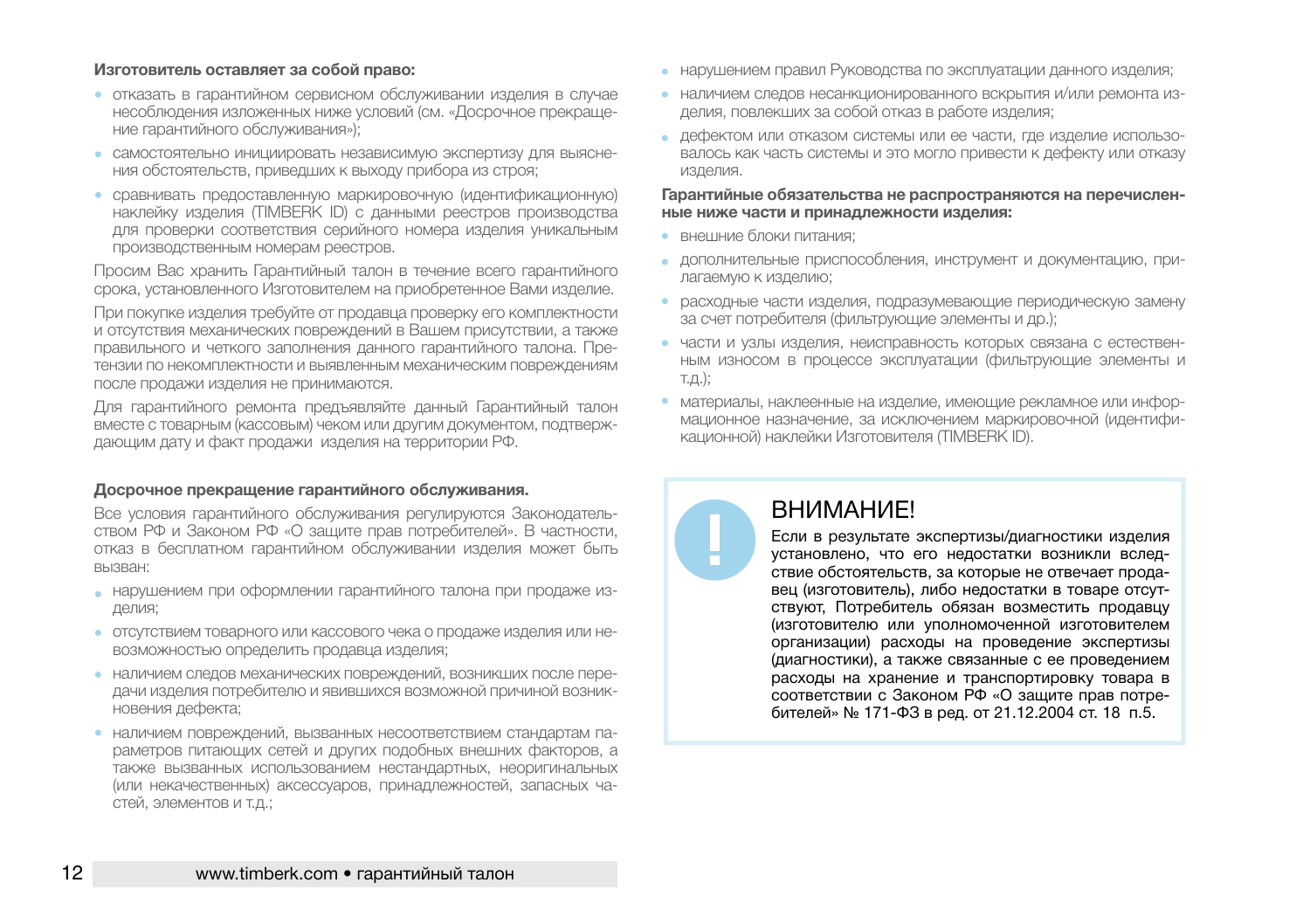**Изготовитель не несет гарантийных обязательств за изделие в следующих случаях:**

- если изделие использовалось в иных целях, не соответствующих его прямому назначению в соответствии с Руководством по эксплуатации;
- если на изделии отсутствует маркировочная (идентификационная) табличка Изготовителя (TIMBERK ID);
- если изделие имеет следы несанкционированного вскрытия, не предусмотренного Руководством по эксплуатации, и попыток неквалифицированного ремонта;
- если дефект вызван изменением/нарушением конструкции или схемы изделия, не предусмотренным Изготовителем;
- если обнаружены повреждения, вызванные попаданием внутрь изделия посторонних предметов, веществ, жидкостей, насекомых, скоплением большого количества пыли;
- если обнаружены повреждения, вызванные подключением к электрической сети с недопустимыми параметрами;
- если дефект вызван действием непреодолимых сил, несчастными случаями, умышленными или неосторожными действиями потребителя или третьих лиц;
- неправильного хранения (консервации / разборки-сборки на период хранения) изделия;

Изготовитель снимает с себя любую ответственность за возможный вред, прямо и или косвенно нанесенный продукцией TIMBERK людям, домашним животным, и имуществу, в случаях, если это произошло в результате несоблюдения правил и условий эксплуатации или вследствие неквалифицированного, обслуживания и ремонта изделия, умышленных или неосторожных действий потребителя или третьих лиц.



## ВНИМАНИЕ!

Если маркировочная (идентификационная) наклейка на изделие TIMBERK (TIMBERK ID) закреплена на изделии не плотно и существует риск ее утери, то вклейте ее в гарантийный талон на последней странице.

Изготовитель не несет гарантийных обязательств в случаях поломки изделия по причине несвоевременной замены фильтрующих элементов.



## ПРИМЕЧАНИЕ:

Пожалуйста, потребуйте от продавца полностью, четко и правильно заполнить бланк Гарантийного талона и отрывные талоны.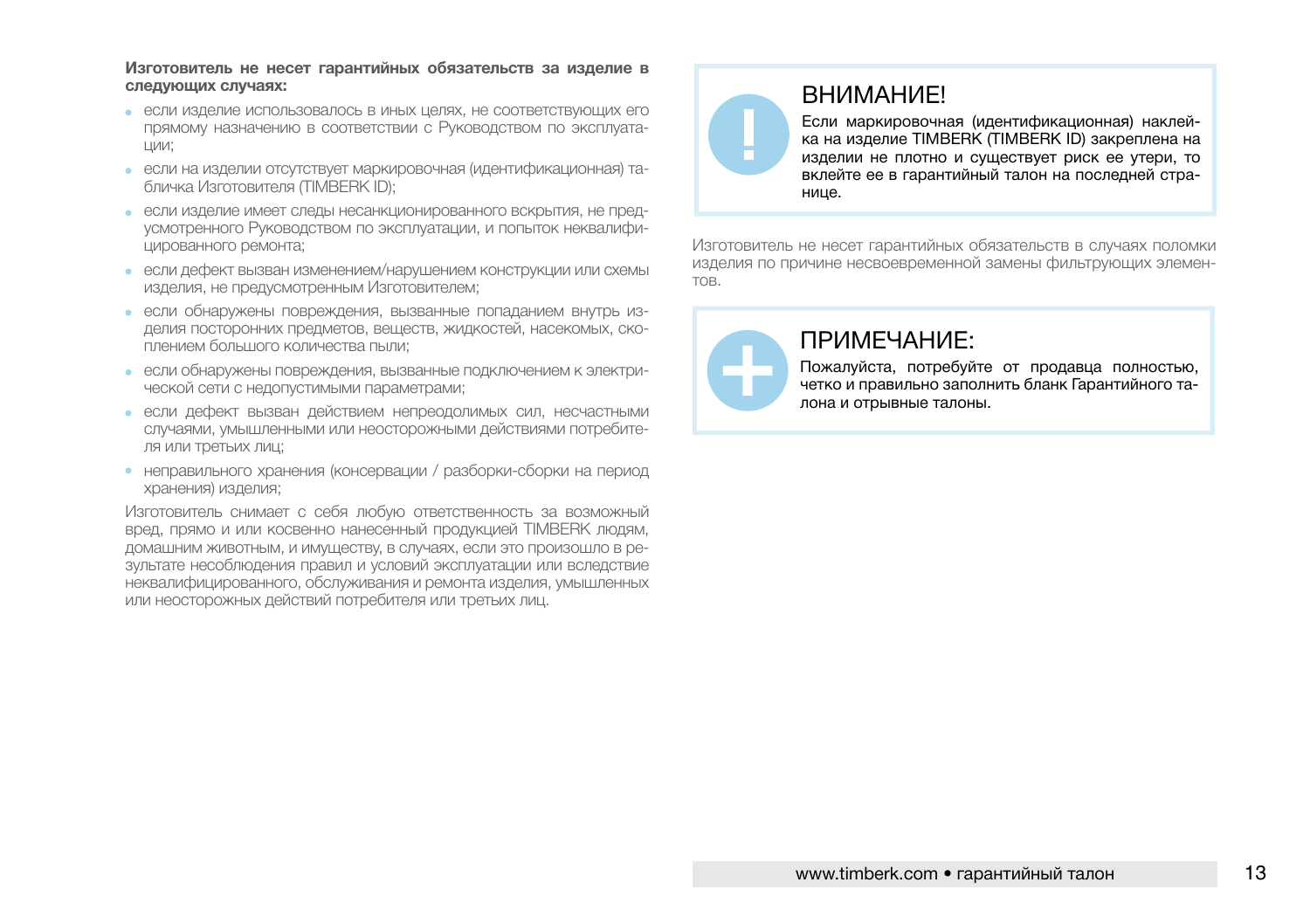#### **Бланк гарантийного талона.**

#### Заполняется фирмой-продавцом

| Изделие                |  |
|------------------------|--|
| Модель                 |  |
| Серийный номер         |  |
| Дата продажи           |  |
| Фирма-продавец         |  |
| Адрес фирмы продавца   |  |
| Телефон фирмы продавца |  |

**Без подписи покупателя Гарантийный талон является недействительным.**



#### Заполняется сервисным центром

#### **«А»**

| Дата приема    |                             |
|----------------|-----------------------------|
| Дата выдачи    | Печать<br>сервисного центра |
| Особые отметки |                             |

| «Б»            |                             |
|----------------|-----------------------------|
| Дата приема    | Печать                      |
| Дата выдачи    | сервисного центра           |
| Особые отметки |                             |
| «B»            |                             |
|                |                             |
| Дата приема    | Печать                      |
| Дата выдачи    | сервисного центра           |
| Особые отметки |                             |
|                |                             |
| «Г»            |                             |
| Дата приема    |                             |
| Дата выдачи    | Печать<br>сервисного центра |
| Особые отметки |                             |

Подписывая данных гарантийный талон, Покупатель признает, что он:

1. Проверил заполнение информации.

2. Получил Руководство по эксплуатации на изделие на русском языке.

3. Владеет всей необходимой информацией о приобретенном изделии и его потребительских свойствах, характеристиках в соответствии со статьей 10 Закона РФ «О защите прав потребителей».

4. Ознакомлен и полностью согласен с условиями и ограничениями гарантийного обслуживания, а также с условиями установки / подключения / сервисного обслуживания / эксплуатации приобретенного изделия.

5. Не имеет претензий к внешнему виду / комплектности / работоспособности (если прибор проверялся в его присутствии при продаже) приобретенного изделия.

Подпись покупателя (с расшифровкой)

\_\_\_\_\_\_\_\_\_\_\_\_\_\_\_\_\_\_\_\_\_\_\_\_\_\_\_\_\_\_\_\_\_\_ / \_\_\_\_\_\_\_\_\_\_\_\_\_\_\_\_\_\_\_\_\_/ Дата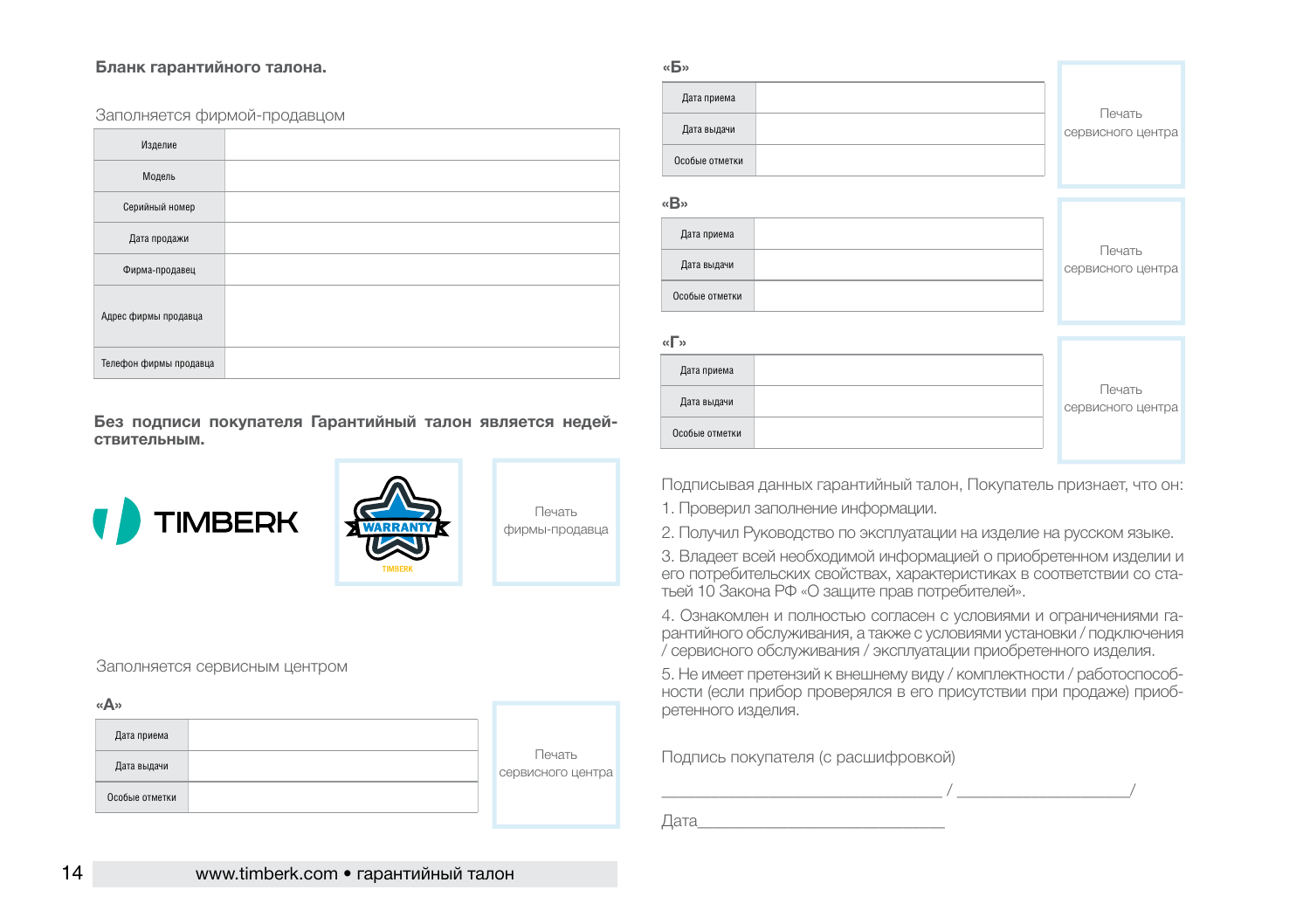#### **Отрывной талон«А»** Изделие Модель Печать **TIMBERK** фирмы-продавца Серийный номер Дата продажи Фирма-продавец Заполняется фирмой-продавцом **Отрывной талон«Б»** Изделие Модель Печать **TIMBERK** фирмы-продавца Серийный номер Дата продажи Фирма-продавец Заполняется фирмой-продавцом **Отрывной талон«В»** Изделие Модель Печать **TIMBERK** фирмы-продавца Серийный номер Дата продажи Фирма-продавец Заполняется фирмой-продавцом **Отрывной талон«Г»** Изделие Модель Печать **TIMBERK** фирмы-продавца Серийный номер Дата продажи Фирма-продавец

Заполняется фирмой-продавцом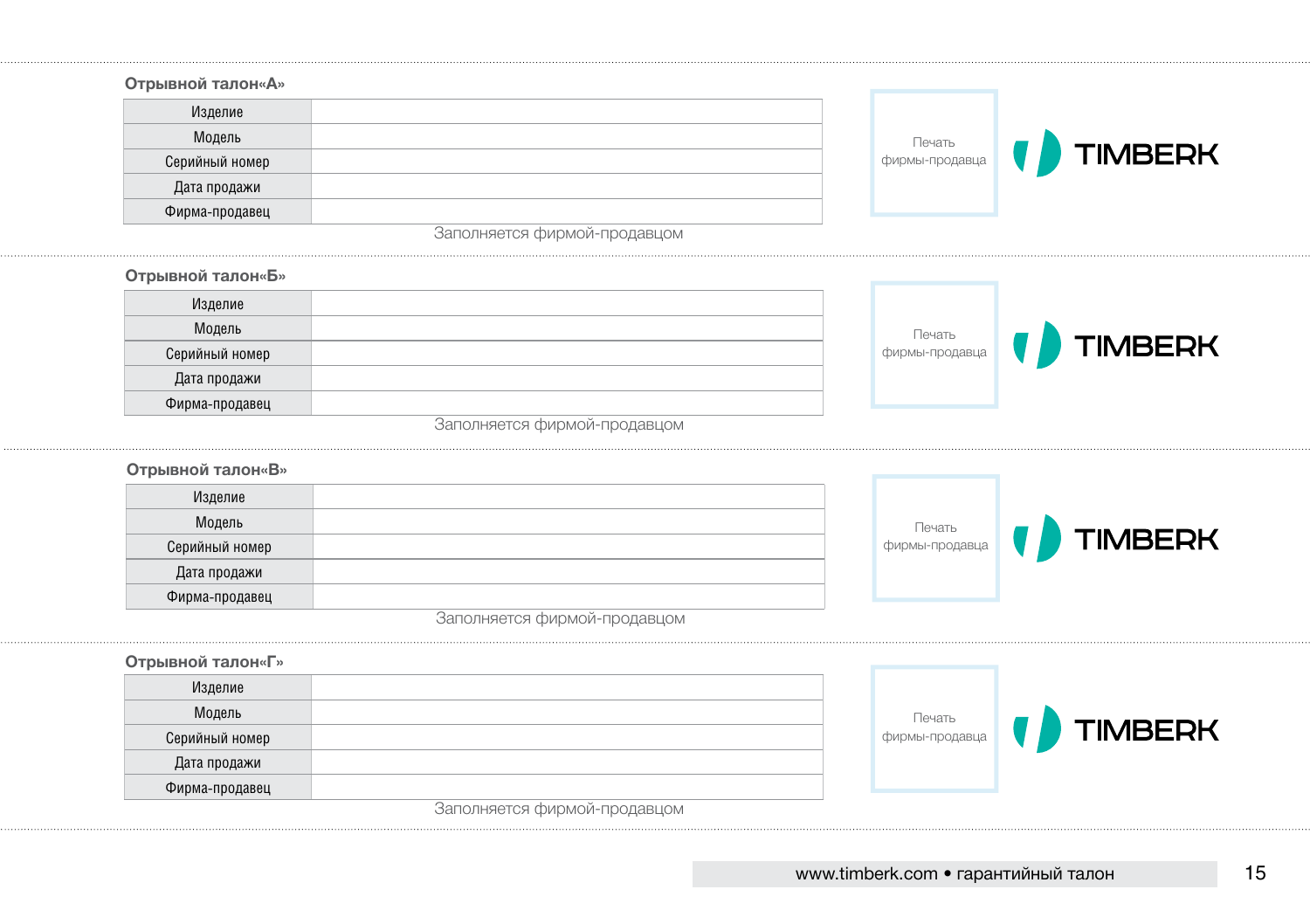| Дата приема         |  |                               |  |                   |
|---------------------|--|-------------------------------|--|-------------------|
| Дата выдачи         |  |                               |  |                   |
| Номер заказа-наряда |  |                               |  | Печать            |
| Проявление дефекта  |  |                               |  | сервисного центра |
| Мастер              |  |                               |  |                   |
| Код неисправности   |  |                               |  |                   |
|                     |  | Заполняется сервисным центром |  |                   |
|                     |  |                               |  |                   |
| Дата приема         |  |                               |  |                   |
| Дата выдачи         |  |                               |  |                   |
| Номер заказа-наряда |  |                               |  | Печать            |
| Проявление дефекта  |  |                               |  | сервисного центра |
|                     |  |                               |  |                   |

| Дата приема         |  |                               |  |                   |  |
|---------------------|--|-------------------------------|--|-------------------|--|
| Дата выдачи         |  |                               |  |                   |  |
| Номер заказа-наряда |  |                               |  | Печать            |  |
| Проявление дефекта  |  |                               |  | сервисного центра |  |
| Мастер              |  |                               |  |                   |  |
| Код неисправности   |  |                               |  |                   |  |
|                     |  | Заполняется сервисным центром |  |                   |  |

| Дата приема         |  |                                        |  |                   |
|---------------------|--|----------------------------------------|--|-------------------|
| Дата выдачи         |  |                                        |  |                   |
| Номер заказа-наряда |  |                                        |  | Печать            |
| Проявление дефекта  |  |                                        |  | сервисного центра |
| Мастер              |  |                                        |  |                   |
| Код неисправности   |  |                                        |  |                   |
|                     |  | <b>BOROBICOTOR COOPIACULUM UOUTOOM</b> |  |                   |

Заполняется сервисным центром

| Дата приема                   |  |  |  |  |  |  |                   |
|-------------------------------|--|--|--|--|--|--|-------------------|
| Дата выдачи                   |  |  |  |  |  |  |                   |
| Номер заказа-наряда           |  |  |  |  |  |  | Печать            |
| Проявление дефекта            |  |  |  |  |  |  | сервисного центра |
| Мастер                        |  |  |  |  |  |  |                   |
| Код неисправности             |  |  |  |  |  |  |                   |
| Заполняется сервисным центром |  |  |  |  |  |  |                   |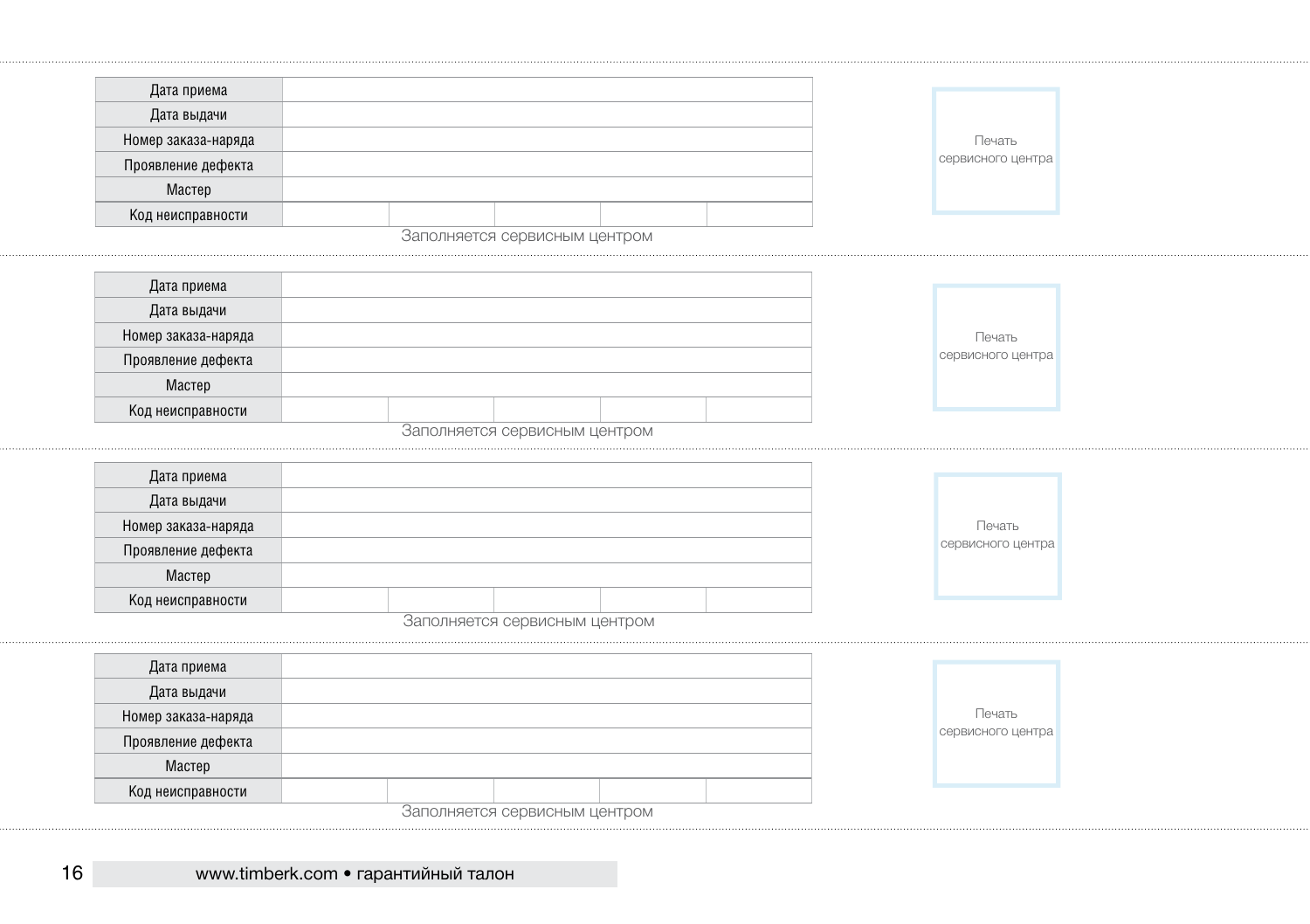



Все расходные материалы для продукции TIMBERK вы можете приобрести на сайте www.btpart.ru

#### Уважаемый покупатель!

TIMBERK предоставляет вам специальный сервис в рамках программы клиентской поддержки. Теперь вы всегда сможете заказать и оформить доставку на запасные части и расходные материалы, необходимые для оптимальной, качественной работы техники TIMBERK в течение всего срока службы на едином портале www.btpart.ru.

Всю информацию о работе портала вы также всегда сможете увидеть на сайте www.timberk.com. Мы искренне надеемся, что этот уникальный дополнительный сервис поможет вам сделать жизнь с TIMBERK еще удобнее!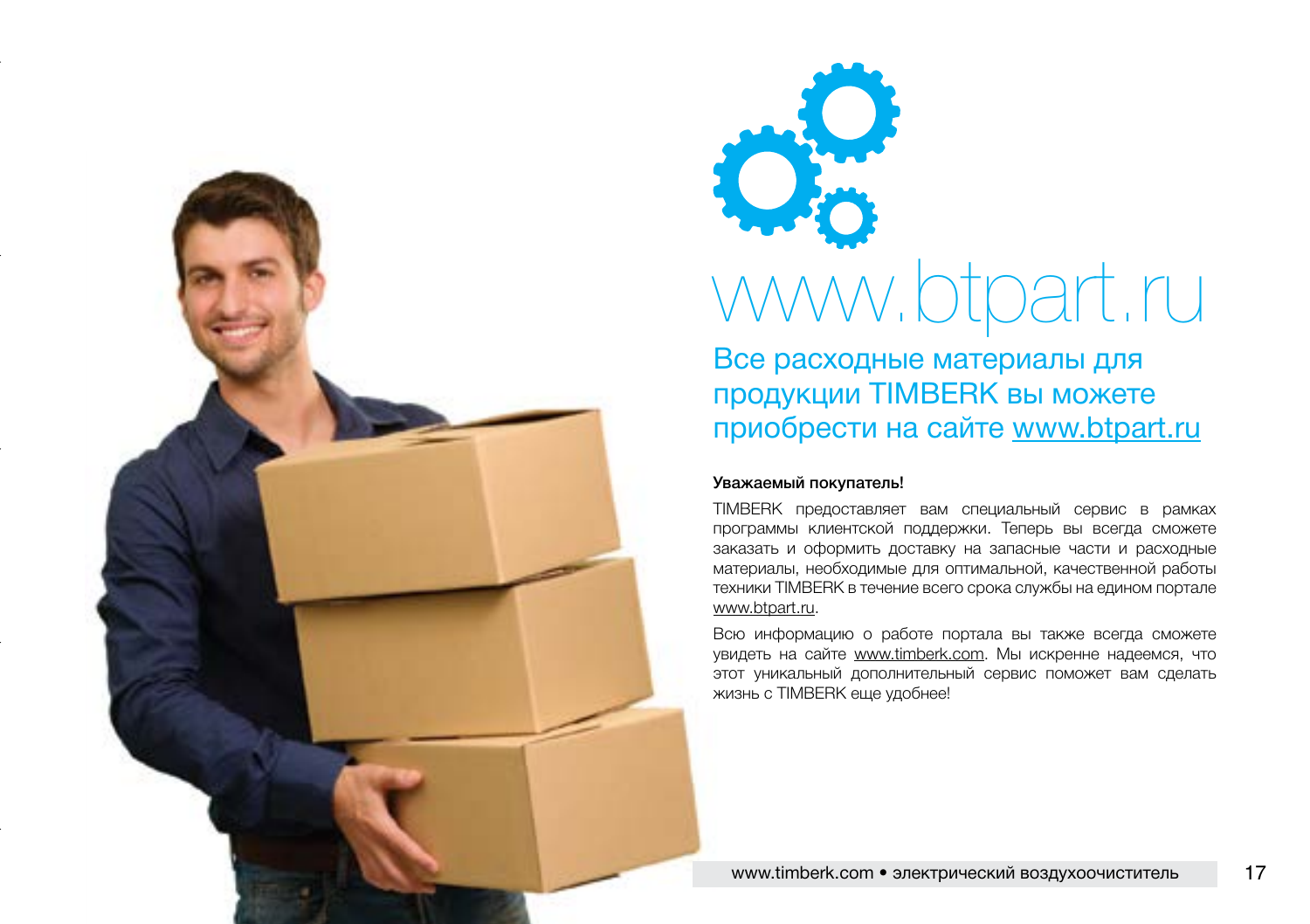

Руководство по эксплуатации техники Timberk написано на английском языке и переведено на русский язык.



**BY** 



купателей техники Timberk, мы дополнительно сообщаем, что русский является государствен ным языком в следующих госу дарствах:

В целях информирования по -

- в Российской Федерации
- в Республике Беларусь наряду с белорусским языком
- в частично признанной Южной Осетии наряду с осетинским языком



 $KG$ 



**UA** 



**TJ** 



**CIS** 

- в Республике Казахстан
- в Киргизской Республике
- в административных единицах Украины, где доля носителей русского языка cоставляет более 10%, при соответствующем решении местных советов
- в Автономной Республике Крым

В Республике Таджикистан рус ский язык признан по Конститу ции языком межнационального общения.

Официальным языком международной организации Содружество Независимых Государств (СНГ) является русский язык.



**KZ** 



Русский язык является офици альным языком (во всех случаях другой язык или другие языки выступают как государствен ный или второй официальный) в следующих государствах и на территориях: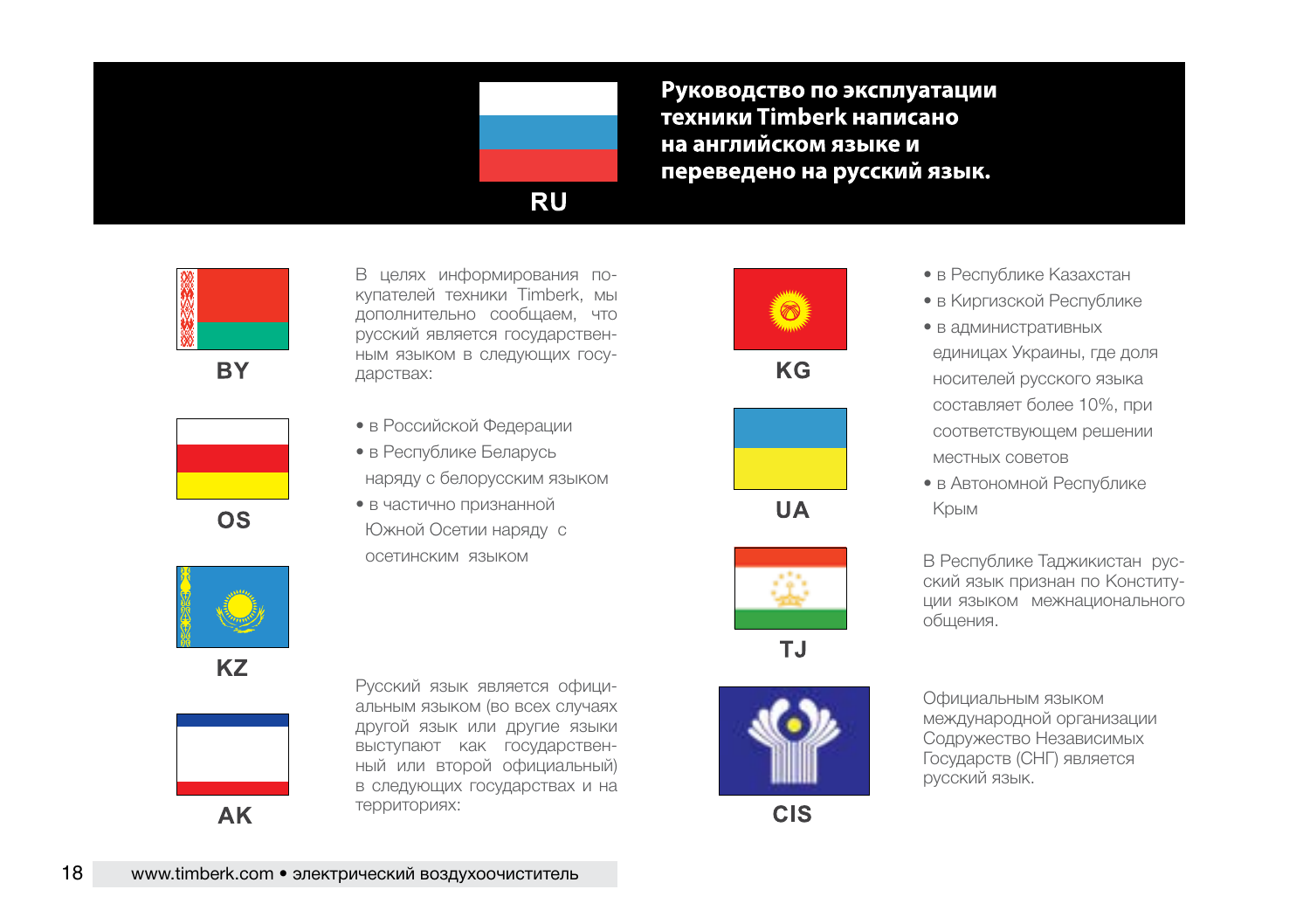# **( )** TIMBERK

Если вы заметили ошибку в руковдостве, пожалуйста, сообщите нам об этом, связавшись с нами по электронной почте, указанной на сайте www.timberk.com

If you found any mistake in this manual please let us know by email listed on www.timberk.com